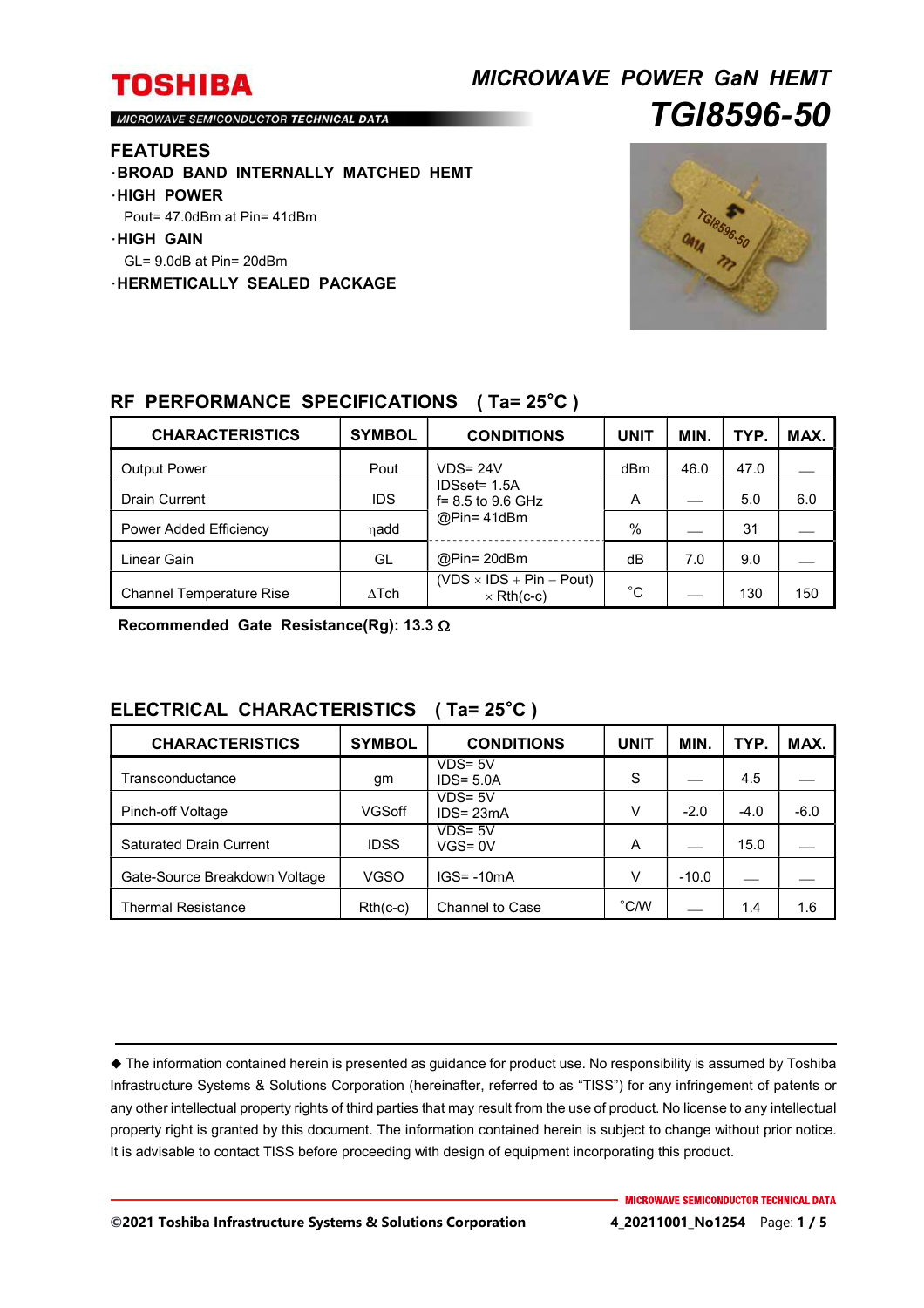## MICROWAVE SEMICONDUCTOR TECHNICAL DATA

## **ABSOLUTE MAXIMUM RATINGS ( Ta= 25**°**C )**

| <b>CHARACTERISTICS</b>             | <b>SYMBOL</b> | <b>UNIT</b>  | <b>RATING</b>   |
|------------------------------------|---------------|--------------|-----------------|
| Drain-Source Voltage               | <b>VDS</b>    | v            | 50              |
| Gate-Source Voltage                | <b>VGS</b>    |              | $-10$           |
| <b>Drain Current</b>               | <b>IDS</b>    | A            | 15.0            |
| Total Power Dissipation (Tc= 25°C) | PT            | w            | 140             |
| <b>Channel Temperature</b>         | Tch           | $^{\circ}$ C | 250             |
| Storage Temperature                | Tstg          | °C           | $-65$ to $+175$ |

## **PACKAGE OUTLINE ( 7-AA04A )**



### **HANDLING PRECAUTIONS FOR PACKAGE MODEL**

Soldering iron should be grounded and the operating time should not exceed 10 seconds at 260°C or 3 seconds at 350°C.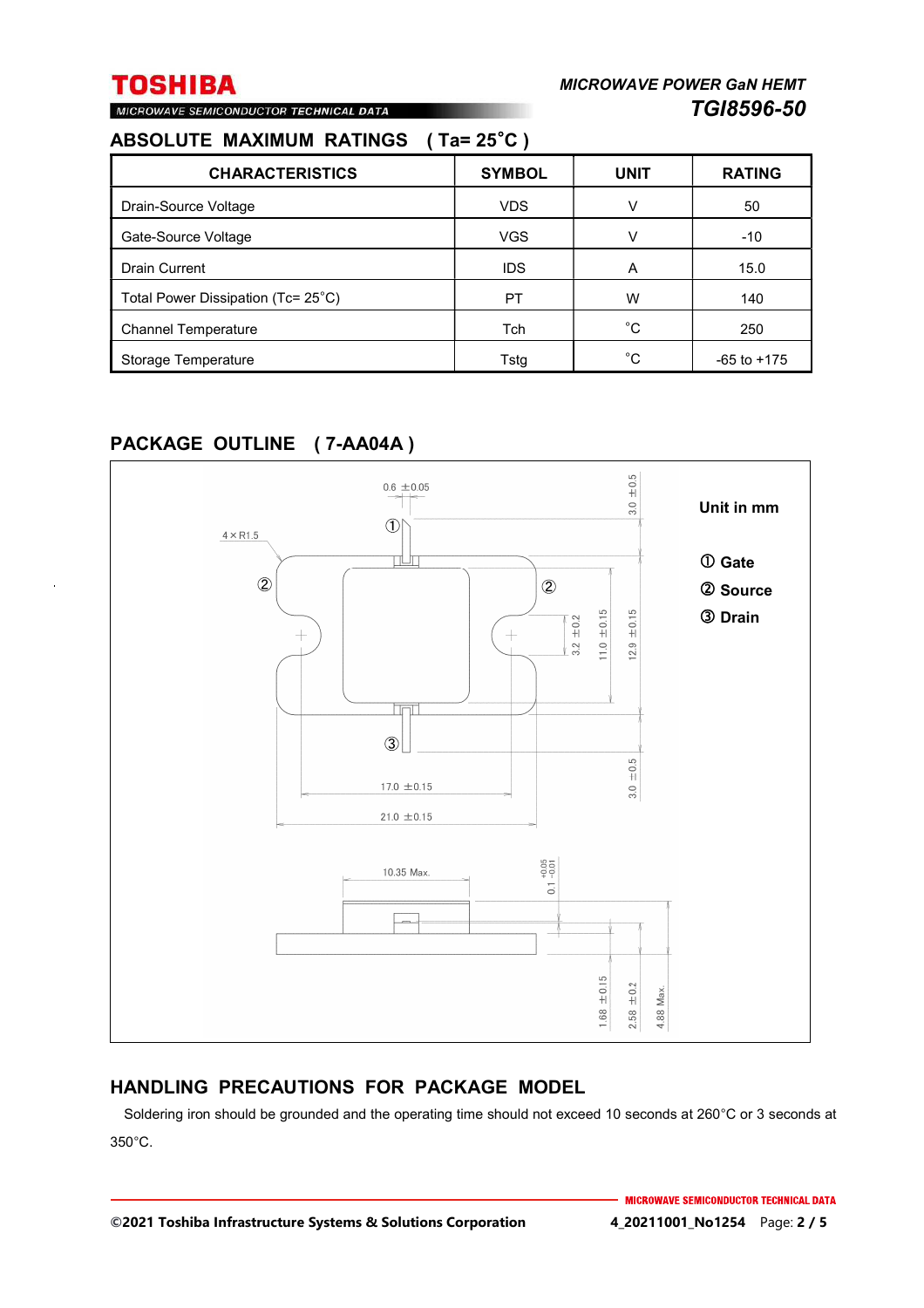*MICROWAVE POWER GaN HEMT TGI8596-50* 

#### MICROWAVE SEMICONDUCTOR TECHNICAL DATA **TYPICAL RF PERFORMANCE**

#### ・**Pout , Gain , PAE , IDS vs. Pin**

VDS= 24 V, IDSset= 1.5 A, f= 8.5, 9.0, 9.6 GHz, Ta= +25 ℃







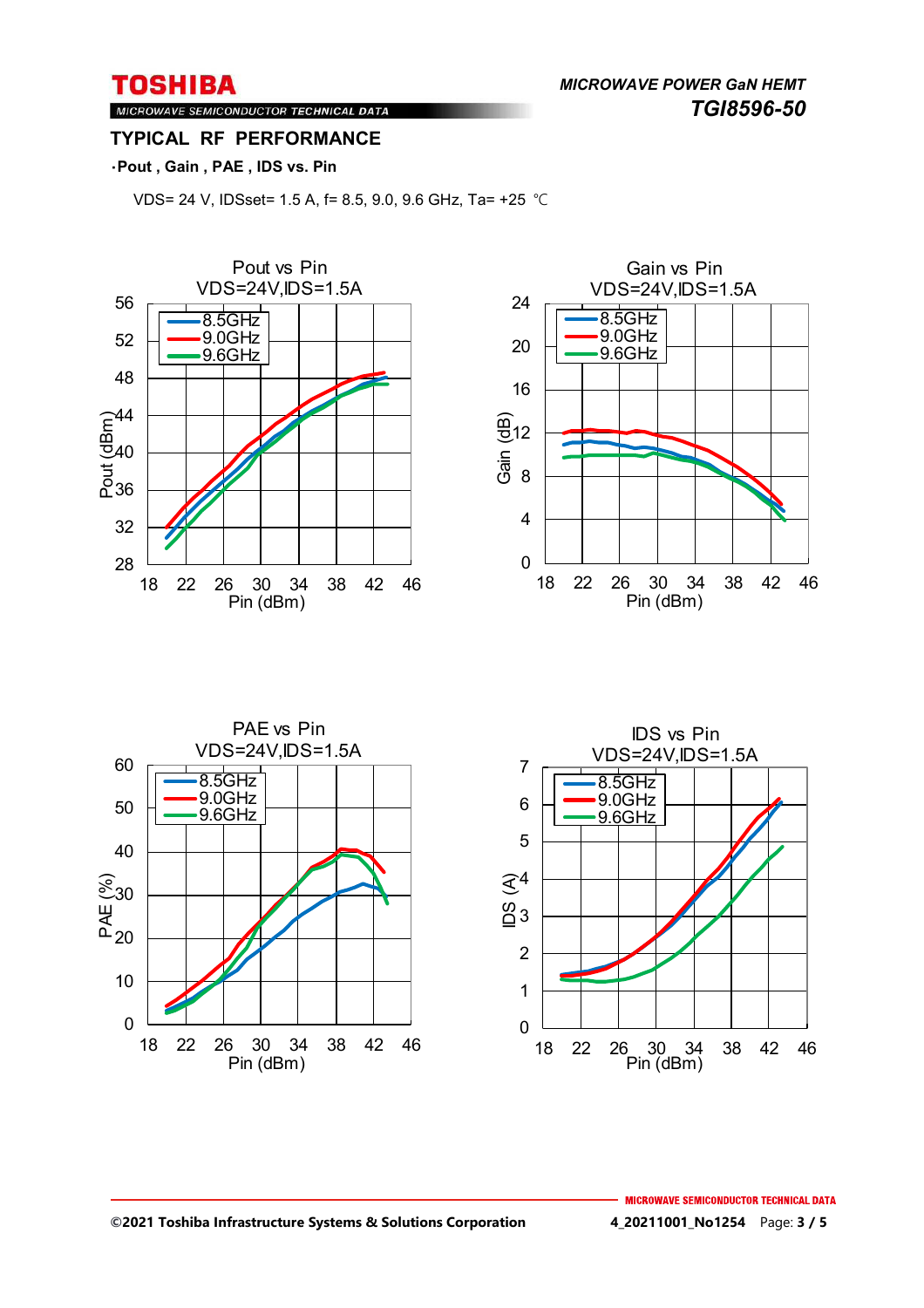*MICROWAVE POWER GaN HEMT TGI8596-50* 

#### MIC ROWAVE SEMICONDUCTOR TECHNICAL DATA

#### ・**S-Parameters**

VDS= 24 V, IDSset= 1.5 A, f= 8.0 to 10.0 GHz, Ta= +25 ℃